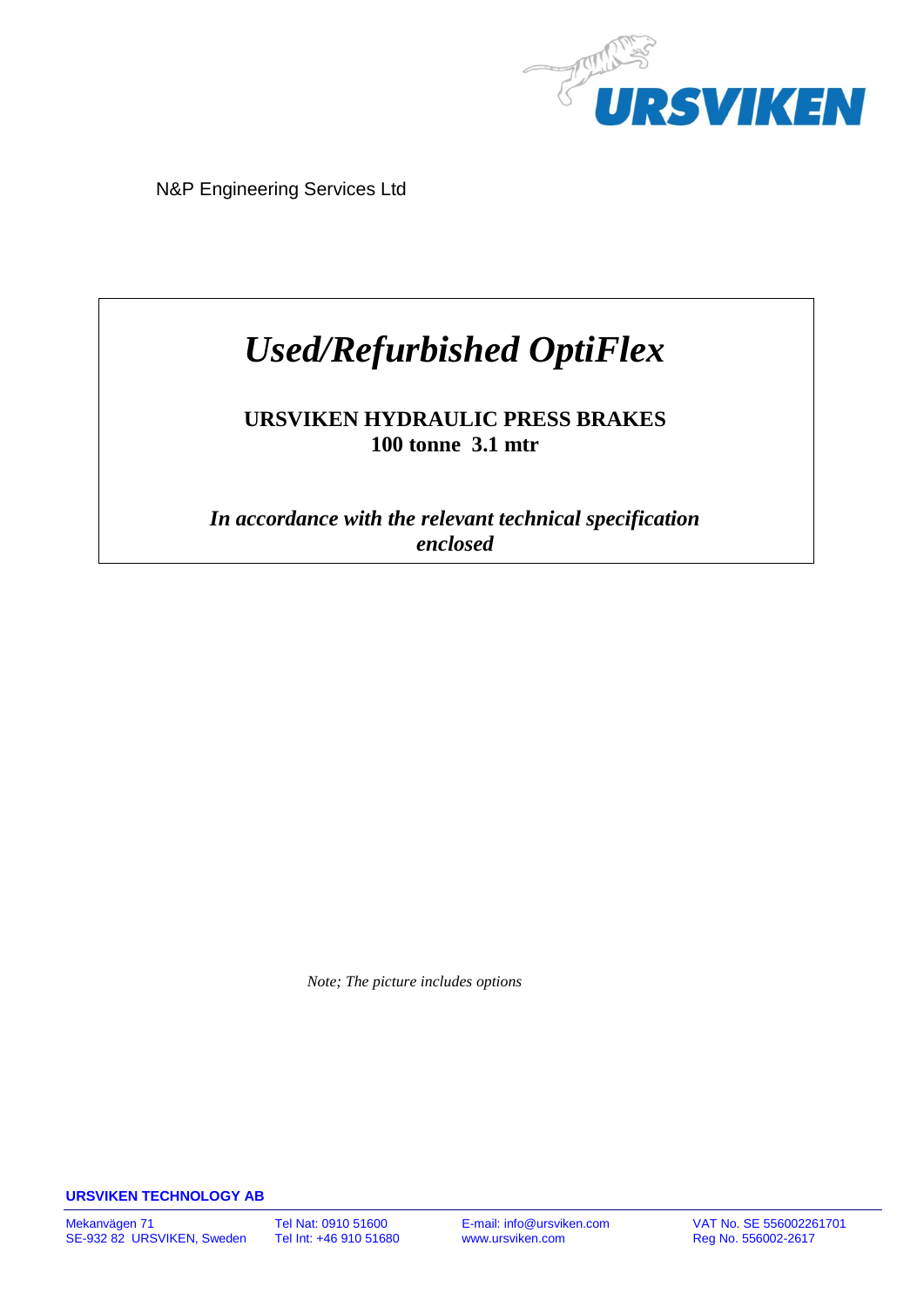



# **Standard Equipment**

- \* Electric motor for 400 V, 3-phase, A.C. 50 Hz
- \* Control voltage 24 V, D.C.
- Programmable logic unit (PLC)
- \* Linear encoder for exact control of the press beam<br>\* Suspended arm fixed on the left side of the machine
- Suspended arm fixed on the left side of the machine with control system
- \* Electro hydraulic remote control operated by foot pedal
- \* Mode selector switch built into the CNC (OMI OptiMachineInterface)
- \* Operating time counter
- \* Machine painted in Ursviken colors
- Instruction manual (English language)

### **Special features**

- \* Max. noice level at full load 65 dB (A)
- \* DBR (Double Bed Reference) system with guaranteed press beam Repeat accuracy of  $\pm 0.01$  mm Eliminates any need for pressure and or temperature control!
- \* Stepless press depth setting of the loaded press beam  $*$   $\frac{1}{2}$  and  $\frac{1}{2}$   $\frac{1}{2}$   $\frac{1}{2}$   $\frac{1}{2}$   $\frac{1}{2}$   $\frac{1}{2}$   $\frac{1}{2}$   $\frac{1}{2}$   $\frac{1}{2}$   $\frac{1}{2}$   $\frac{1}{2}$   $\frac{1}{2}$   $\frac{1}{2}$   $\frac{1}{2}$   $\frac{1}{2$
- "Anti-Whip" programmable, reduced speed of the return stroke for secure plate handling
- \* PLC-controlled software, indications in plain language on the DNC display and function diagnostics.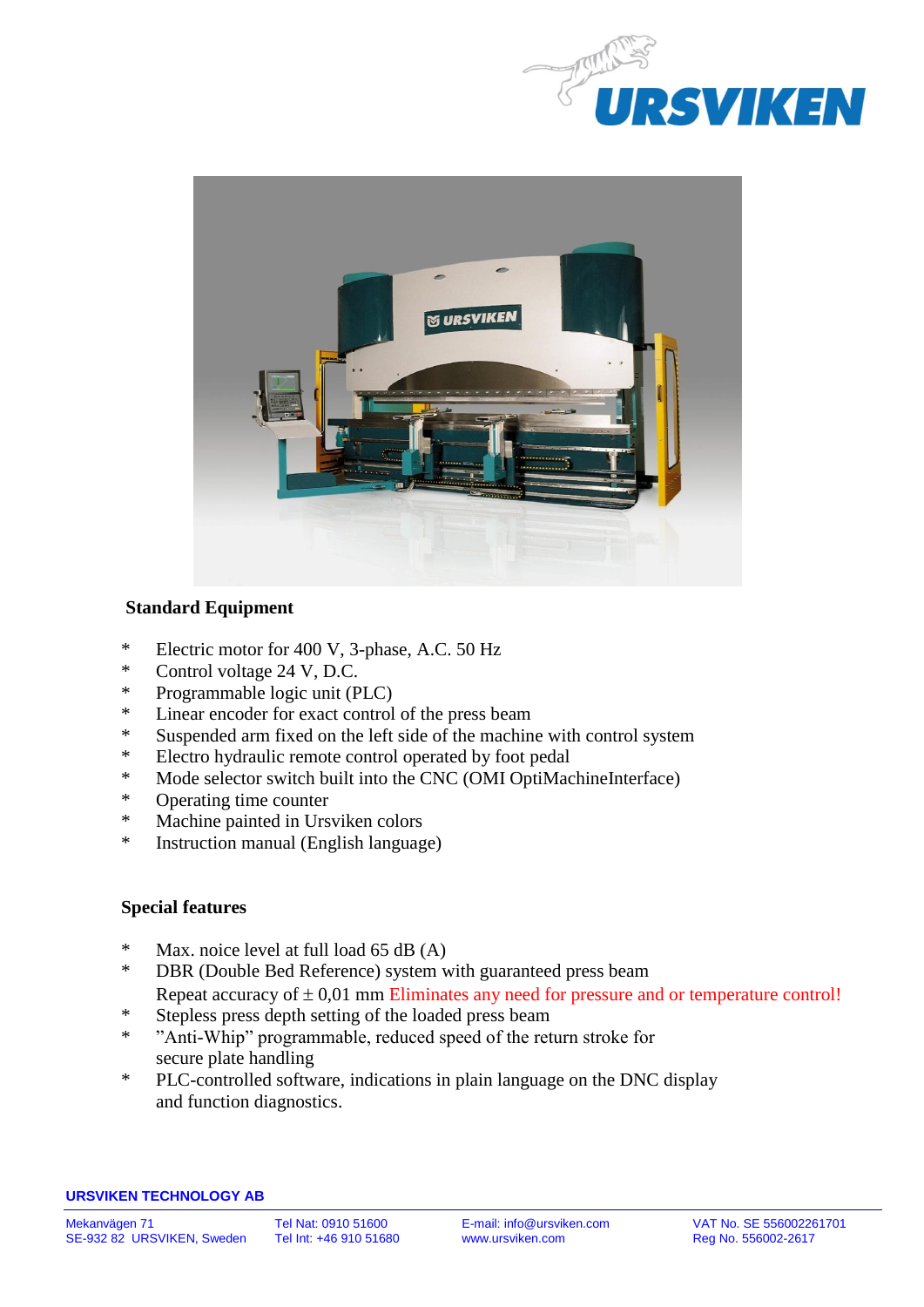





Max. press power 100 metric tons Max. Width (B) 4310 mm<br>Pit denth for table (C) N/A Pit depth for table  $(C)$ Max. stroke length (S) 400 mm Gap inside frames (G) 200 Max. tool space  $(J)$  550 mm  $*$ Table height (L) 900 mm Table width (K) 100 mm Approach speed 170 mm / second Pressing speed 1-10 mm / second Return speed 150 mm / second Oil volume 200 litres

# **Technical data 100 ton 3,1 m (3,5 m)**

Bending length total (A) 3100 mm in between frame. (3500 mm long tool clamping.) Motor 11 kW *Note: Energy save option reduce consumption!* Machine weight Approx. 13 000 kg

*\* With integrated crowning measured from die seat to underneath the upper tool clamping = True daylight!*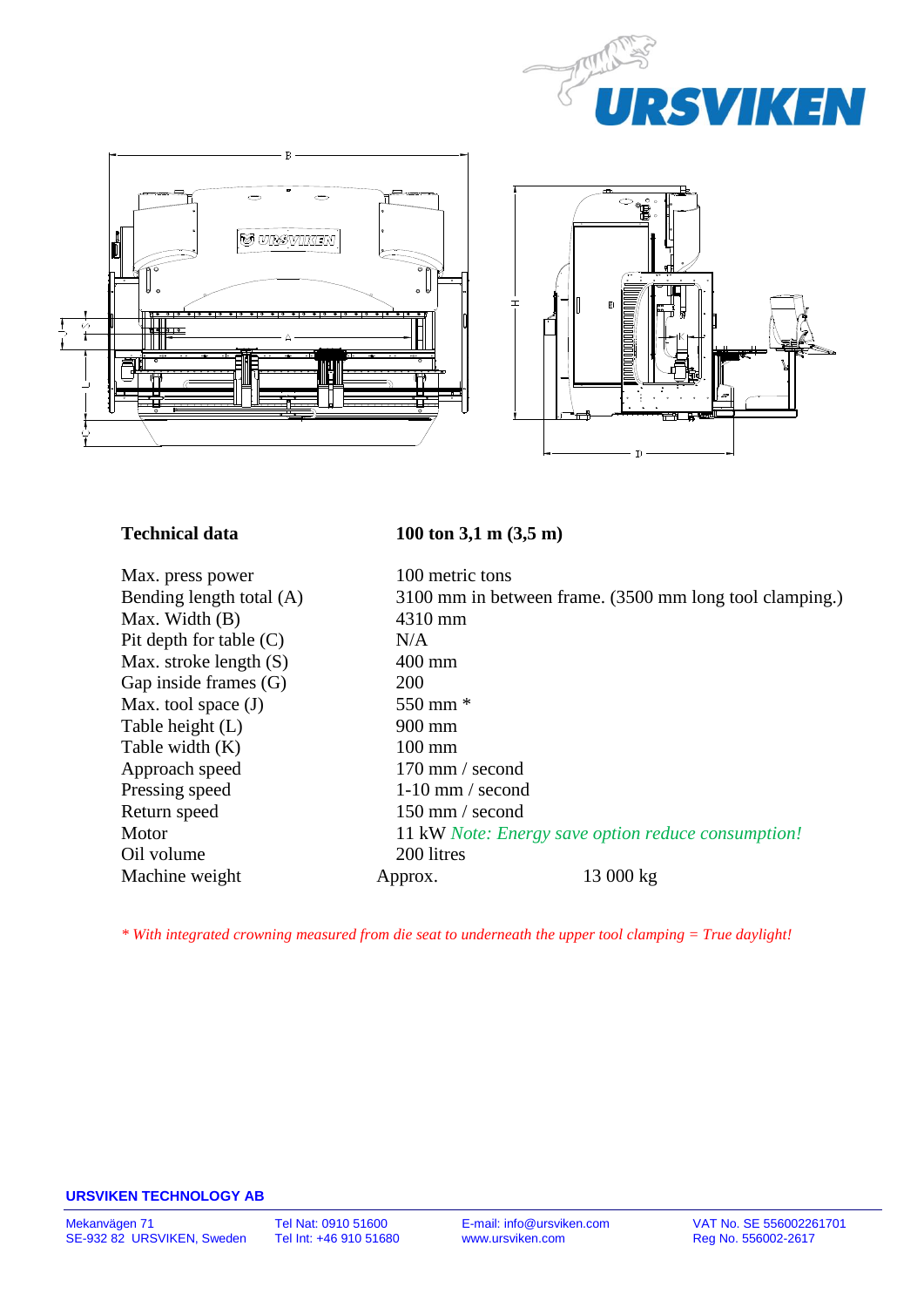

### **Programming possibilities of the OptiFlex basic machine:**

#### **Press beam Y1 Y2, separate servo-hydraulic axes**

- \* Direct angle programming or absolute programming
- \* Programmable press and return speed (in percentage)<br>\* Automatic calculation of press power
- Automatic calculation of press power
- \* Tilting of the press beam (10 mm/m machine)

# **Hydraulic punch clamping Ursviken Classic:**

13 mm T slot fitting for tools with safety tongue



# **CNC-crowning 200 mm wide: With integrated manual tool clamping cc 50 mm.**

The crowning is a mechanical system with one longitudinal wedge fully integrated in the table. The crowning is CNC-controlled and consists of one true axis (with feedback) that is automatically calculated and set over the control system.

Please see attached document.

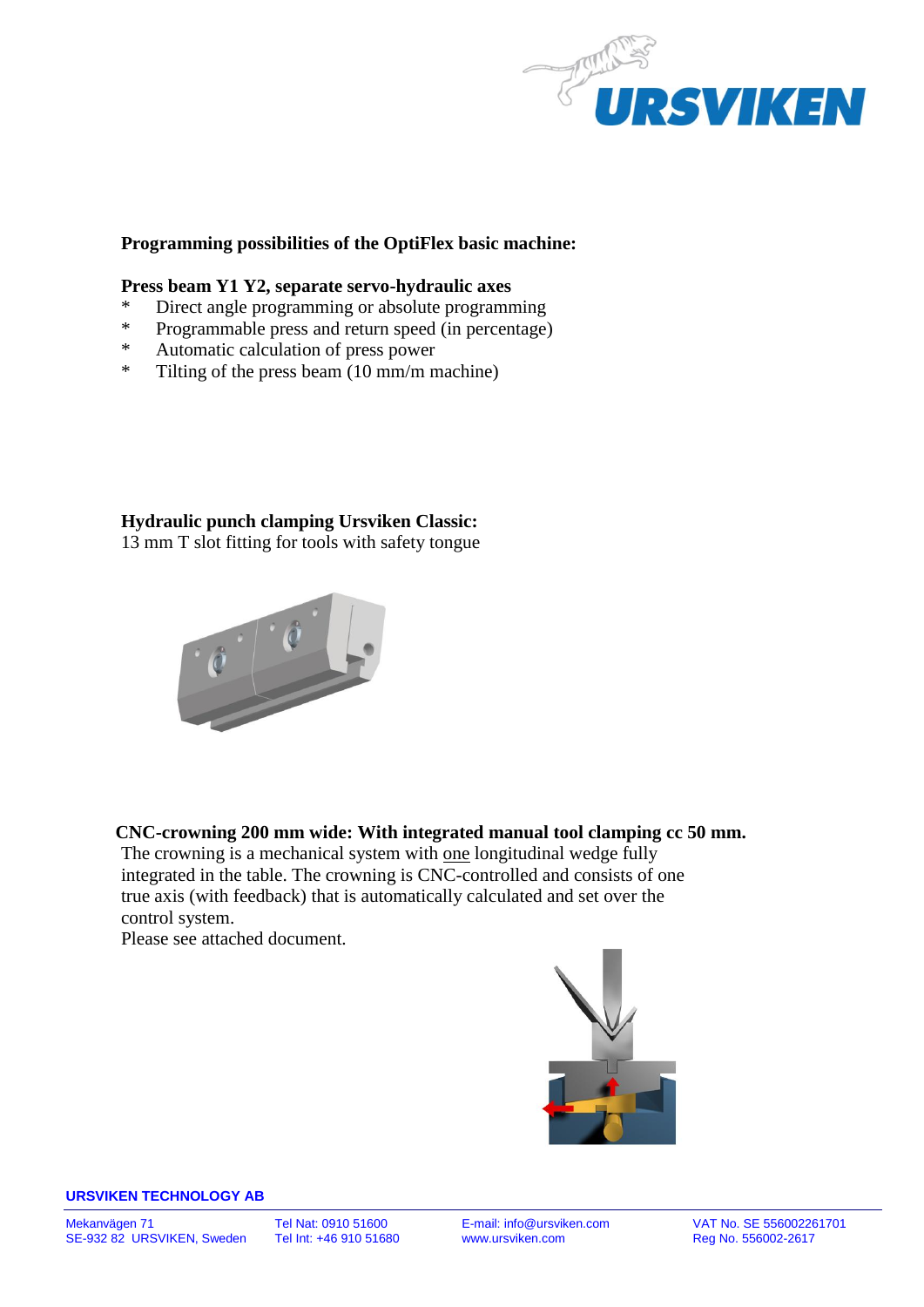

## **Back gauges MG4-1 2 Units**

### **(Gauges 6 controlled axis X1, X2, R1, R2, Z1 and Z2 size 1)**

Ursviken have created a back gauge offering maximum accessibility and a large work range combined with a very compact design. The back gauge can be used along the entire length of the press and, thanks to the unlimited gap, right out to the maximum width of the work piece.

This configuration comes with two modules.

The fixed gauge is added to the large gauge stroke, giving the gauge a work field of 1100 mm.



| <b>Techical Data:</b>   |                      |
|-------------------------|----------------------|
|                         | $800$ mm/sek         |
|                         | $300$ mm/sek         |
|                         | $800$ mm/sek         |
|                         | See Fig 2-3          |
|                         | $0.01$ mm $(0.1$ mm) |
|                         | $\pm 0.05$ mm        |
|                         | $\pm 0.1$ mm         |
|                         | $\pm$ 0, 3 mm        |
| Power X axis            | 570N                 |
| Power R axis            | 1350N                |
| Power Z axis            | 860N                 |
| Max. static load R-axis | 3500N                |

The slim design of the gauges allow you to work with tool stations also very close to the side frames this means that you can take the full advantage of the long bending length in between the side frames.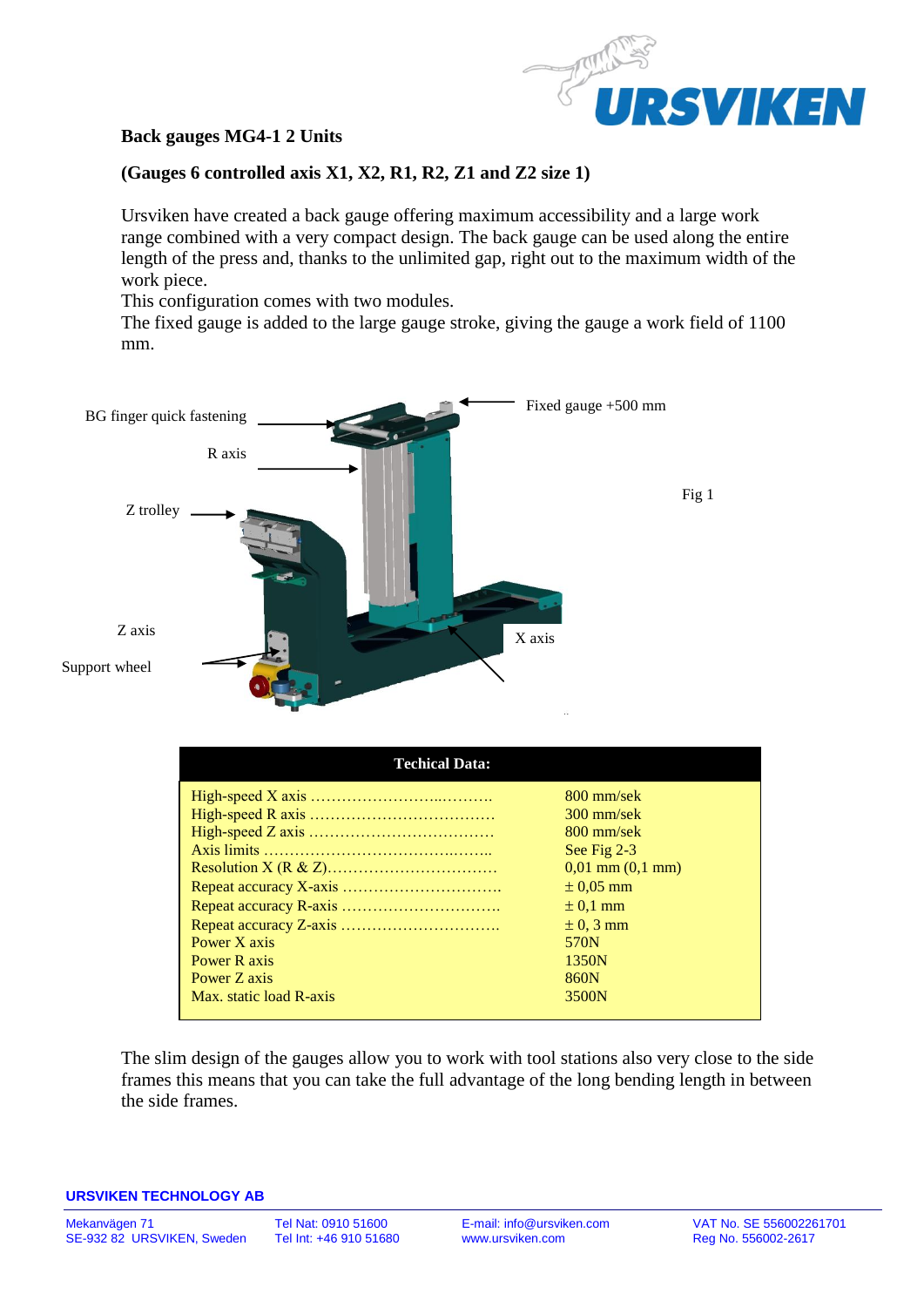

Fig 2

2 Quick exchange Back Stop Fingers radii 48 mm wide steps 0 / 30 / 100 mm *Included*